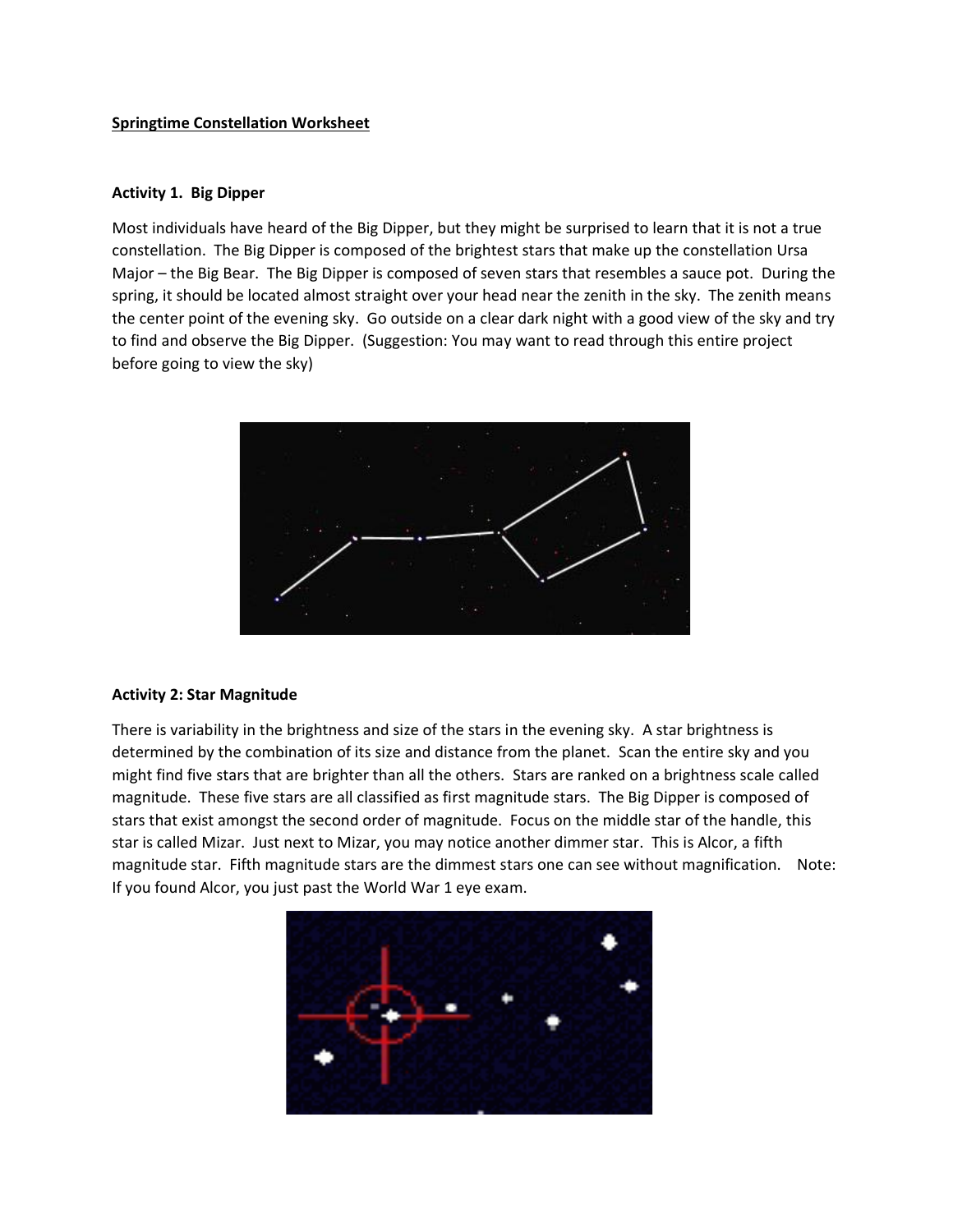## **Activity 3: Ursa Major**

As mentioned, the Big Dipper is part of the constellation Ursa Major, the Big Bear. This is one of the largest constellations in the northern hemisphere. It spreads out over the rest of the center of the springtime sky. Extend the dipper's pan out, away from the handle, and you will see another dimmer four sided shape and then a triangle. These shapes depict the body and head. There are two arcs of stars that extend from the body, one from the back of the dipper's pot and the other from where the triangle connects to the body. These arcs depict the legs.



Myth: Many myths revolve around Zeus, king of the gods, and his human love interests. He once confessed his love to a mortal woman named Callisto. Hera, wife of Zeus, became jealous after learning Zeus and Callisto had a child named Arcas. Hera turned Callisto into a bear as punishment. When Arcas grew up and went hunting, Hera made sure that Arcas found Callisto in her bear form. Zeus interfered in time to save Callisto from being killed. Zeus was unable to turn Callisto back into her human form, so he turned Arcas into the little bear to join his mother. He then placed them both in the sky as Usra Major and Usra Minor so he could watch over them.

# **Activity 4: Big Dipper as a Compass**

The Big Dipper is one of the main reference points for finding many of our other constellations. The classic example is finding the North Star and the Little Dipper (aka: Ursa Minor). The two end stars of the Big Dipper's pot are referred to as the "pointer stars." Imagine a line and the distance between these two stars. Now extend that line upwards for five times. Canter the line a little in the direction of the bear's head, you will find the North Star. The North Star's proper name is Polaris. This is the point on which the whole evening sky appears to rotate on since this star is almost directly above the North Pole.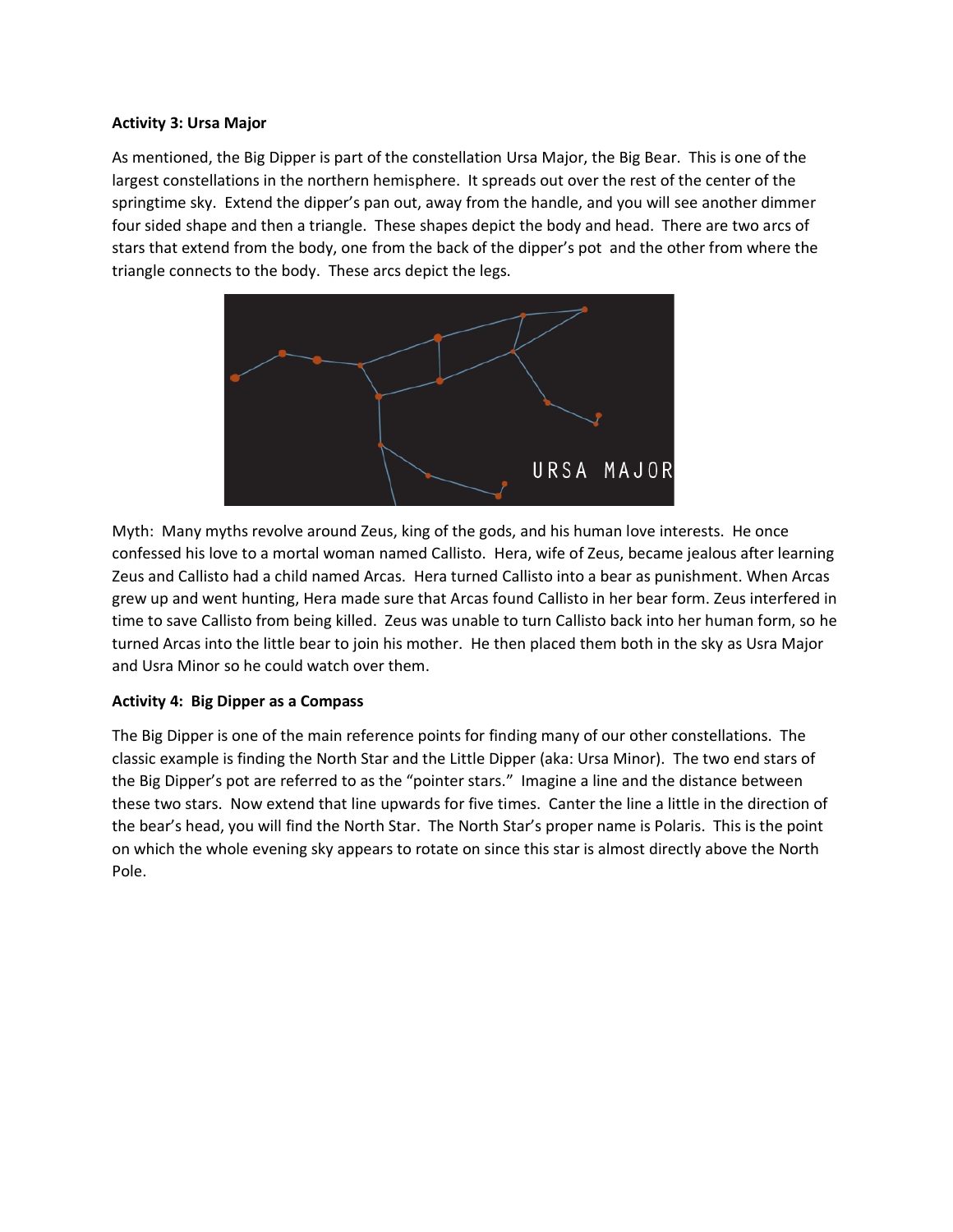

Extending back towards the handle of the Big Dipper, there are six star that make up the constellation of the Ursa Minor or the Little Dipper. To me, the shape appears to be a ladle which is pouring into the Big Dipper. The four stars in the middle of this constellation are dim fifth magnitude stars and you may have trouble seeing them if there is a lot of surface lighting in your area.

**Optional:** If you can set up a camera on a tripod, center the camera on Polaris and leave the shudder open for about 4 hours. Remember to close the shudder before moving the camera. When you look at the picture, you should see an image called "Star Trails." This captures the effects of the earth's rotational spin.

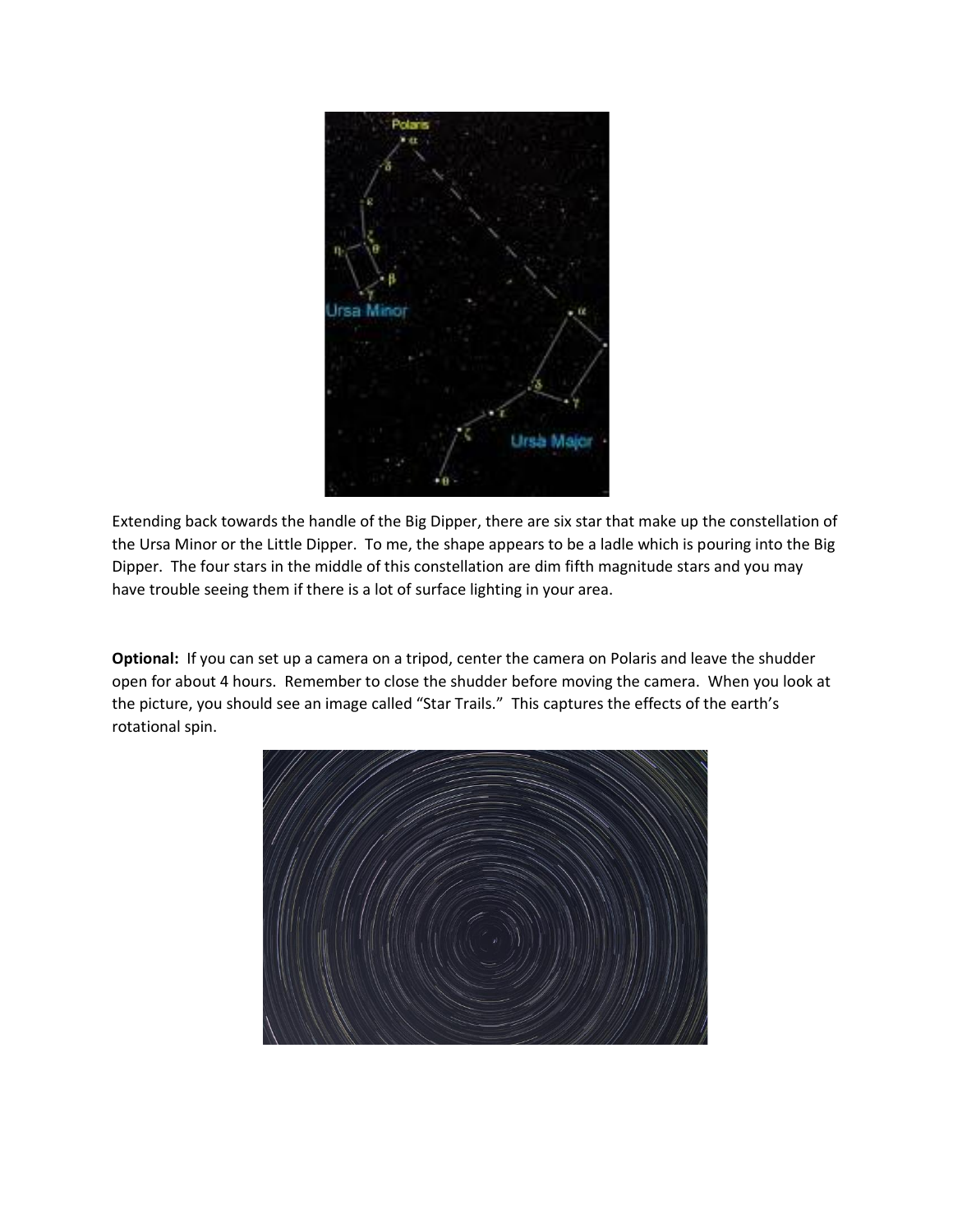# **Activity 5: The Circumpolars**

Along with the Big and Little Dippers, there are three other constellations: Draco, Cassiopeia and Cepheus that are collectively known as the circumpolar constellations. This means that they can be seen all year long in New Jersey and areas further north. These three remain constellation are found by using the Big Dipper as the starting reference point.

Draco is found by looking for an arc of stars which start between the Big and Little Dippers. This arc curves around the cup of the Little Dipper. Once on the other side of the cup, it drops down to a small square which forms the head of the Draco, the Dragon.



Myth: Draco was the guardian of the golden apples and a servant of Hera. Hercules, for his 11th task, had to retrieve the Golden Apples. Atlas, who was an imprison Titan and who was forced to hold up the world, was the only one besides Hera, who knew the location of the apples. Hercules asked Atlas for the location. Atlas would not reveal the location, but agreed to retrieve the apples if Hercules would hold up the world while he retrieved them. Atlas was known to Draco and could safely pass by the dragon. When Atlas returned from getting the apples, he refused to take back the world. Hercules, realizing he had been tricked, asked if Atlas would lift the world for him so that he could at least place a pillow on his shoulders. Atlas agreed to this. Hercules, having tricked Atlas, grabbed the apples and escaped. To this day Draco still protects the remaining Golden Apples.

Cassiopeia is found by starting on the star that is the point where the handle and pot meet on the Big Dipper. From this star draw a line through the North Star. Continue past the North Star on this line for an equal distance. You will find a sideways shaped "W." This is Cassiopeia or what in often referred to as her throne.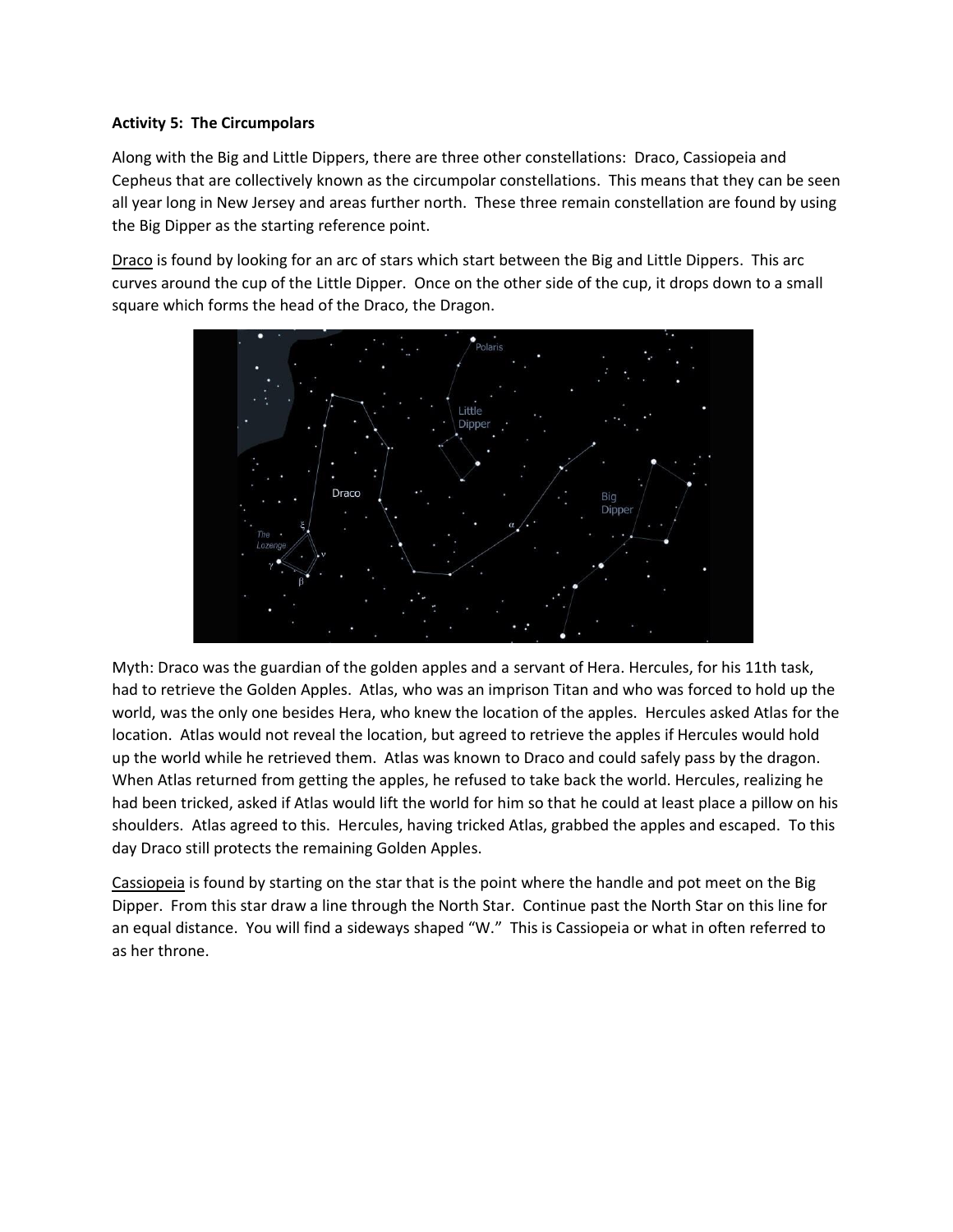

Cepheus is made up of the five stars between Cassiopeia and Draco. It looks like a young child's drawing of a house: a square with a triangle on top of it. You can find Cepheus by extending the line from the pointer stars of the Big Dipper through the North Star an continuing to the top of Cepheus.

Myth: Cassiopeia and Cepheus are Queen and King of Ethiopian City of Joppa. Cassiopeia boasted of her and her daughter's beauty and compared their beauty to Poseidon's Sea Nymphs. Poseidon took offense and sent a sea monsters, Cetus, to punish them. Cepheus was told by an oracle to sacrifice his daughter, Andromeda, to appease the gods. (The movie Clash of the Titans is loosely based on this myth if you want to learn the rest of the story.)

# **Activity 6: The Zodiacs**

There are five other prominent constellations that can be seen during the spring season. Two of them are Zodiac Constellations: Leo and Gemini.

Gemini, which represents the twins, is found in the sky by creating a line from the base of the handle of the Big Dipper through the bottom pointer star. Extend this line almost twice the length for the Big Dipper and you should come to two very bright stars. These stars are Castor and Pollux, the twins, and both are first magnitude stars. The constellation is basically a rectangle with Castor and Pollux making up the one side and representing the heads of the twins.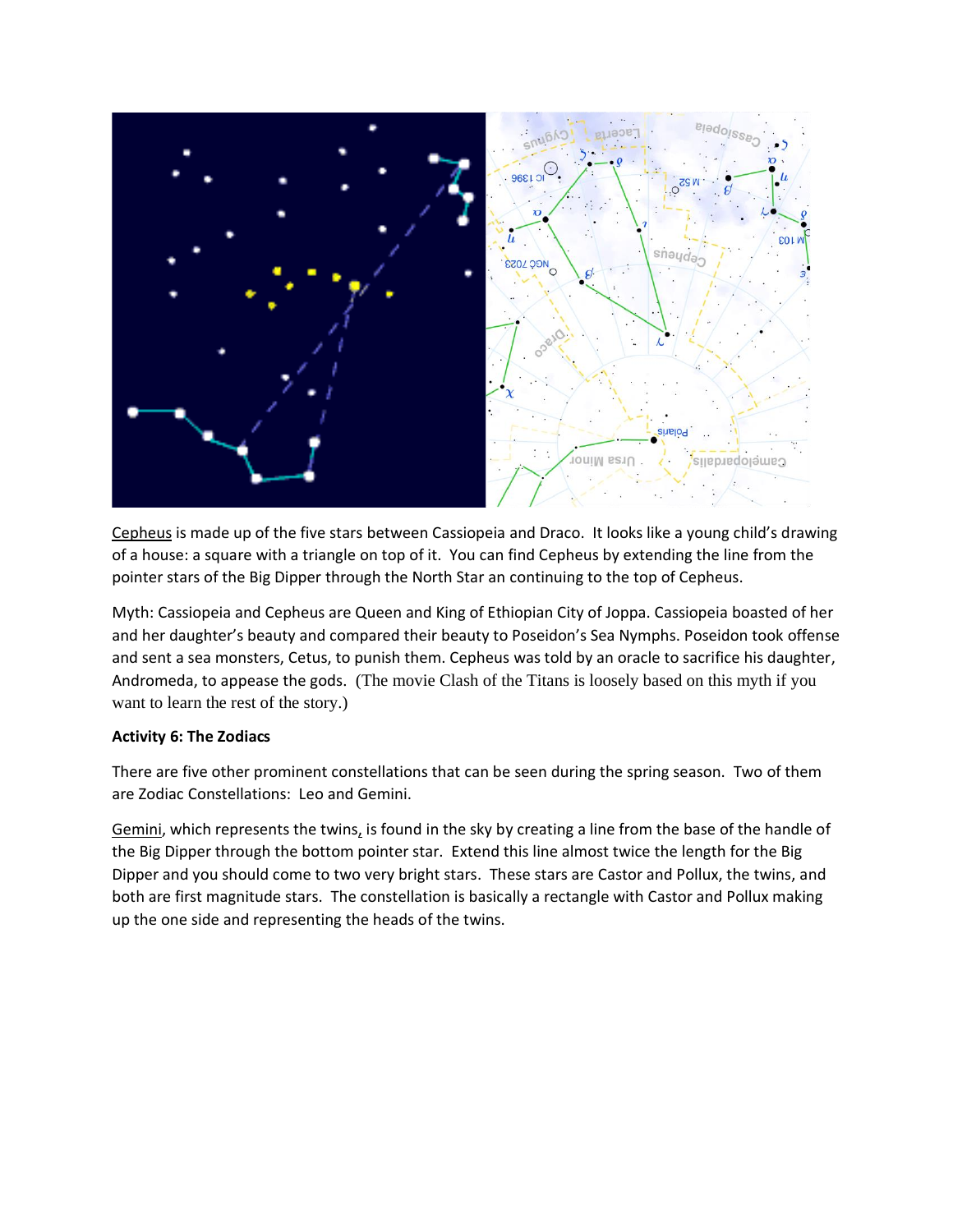

Myth: Castor & Pollux were both sons of Zeus and a mortal woman named Leda. Pollux inherited immortality, but was only Castor was mortal. The two brothers were devoted to each other. They sailed with the Argonauts and Castor eventually fell in a battle and was sent to the underworld. Pollux pleaded with Zeus to let him stay with Castor in the underworld. Zeus was impressed by Pollux's plea and Pollux was granted permission to spend alternate days between Hades and Olympus. Eventually, Zeus placed them in the heavens so that they would never be apart again.

Leo is found by extending a line through the two non-pointer stars of the pan and continuing the line out the bottom of the pan about 7-8 times the distance between the two non-pointer stars until you find the shape of a backwards question mark. Regulas, which would be the dot for the question mark, is a first magnitude star and will be the brightest star in this region of the sky. This shape represents the head of Leo, the Lion. Behind the head of Leo is a noticeable triangle that represent the rump of the lion.



Myth: Leo was the great lion that roamed and attacked the villages in Nemea – a Greek valley. Its skin was impervious to arrows and swords. The first challenge of Hercules was to find and slay this lion. He wrestled with the lion for 30 days before he able to choke the lion to death. Some other myths say he then wore the skin as protection on his other adventures, while others said he nailed it to the sky with the stars.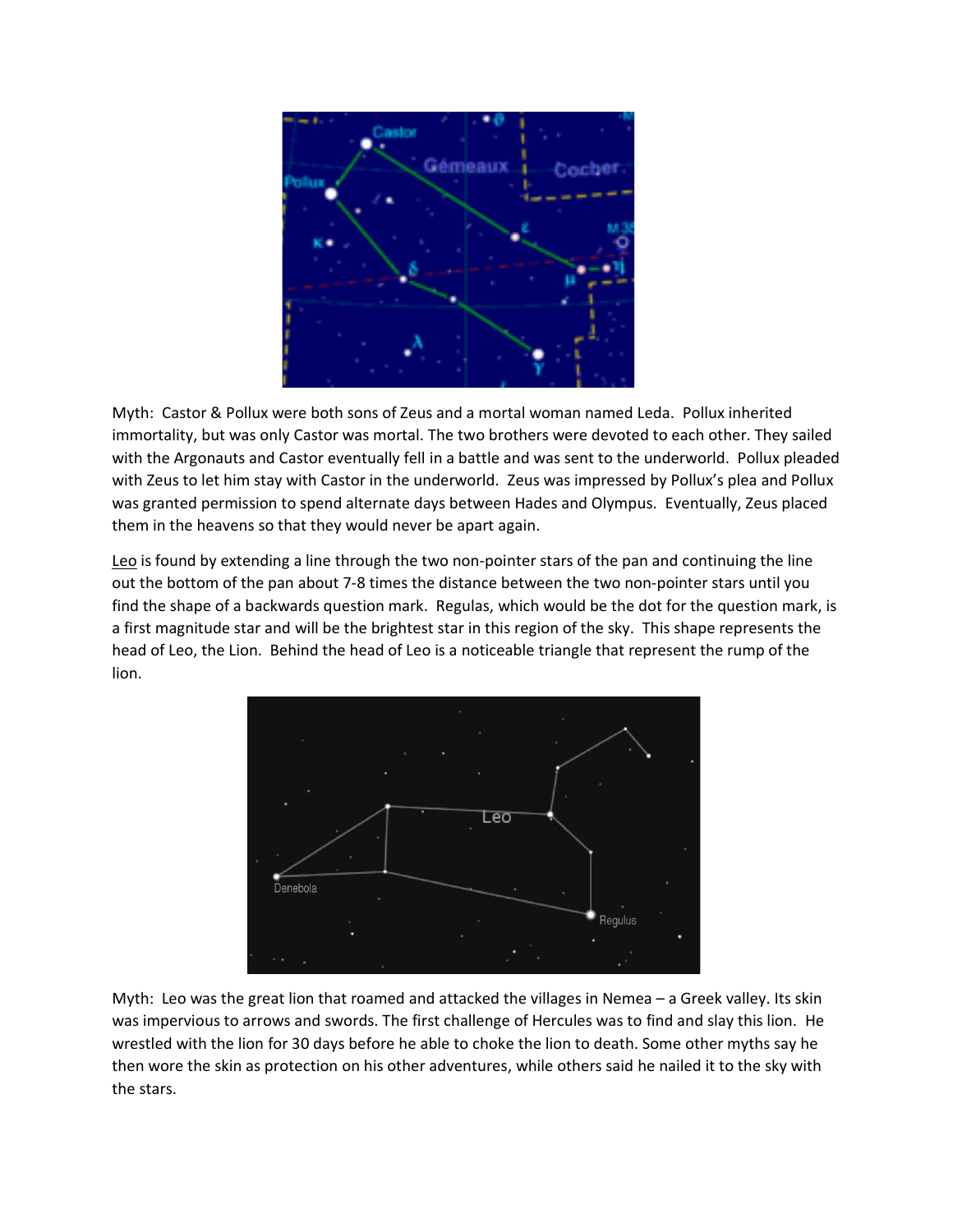# **Optional**: May 25 to June 4

If you draw an arc from horizon to horizon through both zodiac constellations, that line is referred to as the Ecliptic. As the seasons change all twelve Zodiac constellations are all found along this line. Unfortunately about half our to dim to see completely in New Jersey. The Ecliptic is also the same line that the Sun, the Moon and all the planets follow through the sky as they rise and set. Another way of looking at this is if the solar system was a room the ecliptic is the floor that the planets move around on as they orbit around the Sun. The Zodiac Constellations would be the patterns on all four walls since they are outside the solar system. As the planets move around the sun, the constellation behind each planet changes. This creates the only part of Astrology that is scientifically correct. When astrologers state that a planet is in a particular sign it means that zodiac constellation is behind the planet when viewing it from the Earth. If you were to look at the constellation in the evening sky, you would see an extra star. That extra star is the planet with the Zodiac constellation behind it. During the dates above, track the Moon each day at 9:00 pm against surrounding constellations. Through these observations you will see the line of the ecliptic.

### **Activity 7: Auriga**

Auriga is found by extending a line across the top of the pot of the Big Dipper. By following this line almost to the horizon, you will discover Capella, another first magnitude star. Auriga is said to represent the front shield of a chariot, but to me is just a six sided shape in the sky.



Myth: Auriga depicts the chariot and honors a King of Athens, Erichthonius. He invented the chariot as a means of getting due to the fact that he was lame. This impressed Zeus so much that he placed the invention in the heavens.